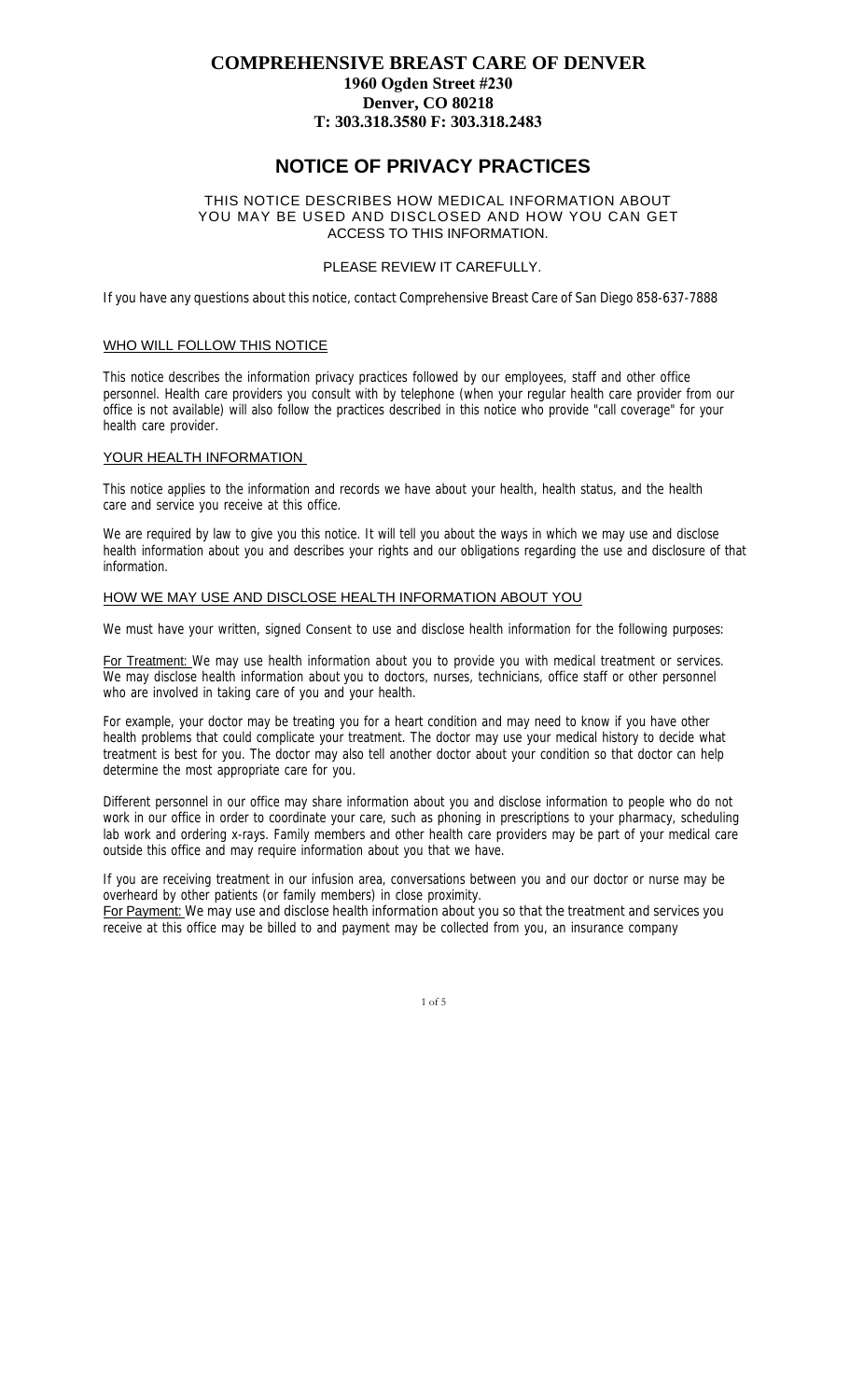or a third party. For example, we may need to give your health plan information about a service that you received here so your health plan will pay us or reimburse you for the service. We may also tell your health plan about a treatment you are going to receive to obtain prior approval, or to determine whether your plan will cover the treatment.

For Health Care Operations: We may use and disclose health information about you in order to run the office and make sure that you and our other patients receive quality care. For example, we may use your health information to evaluate the performance of our staff in caring for you. We may also use health information about all or many of our patients to help us decide what additional services we should offer, how we can become more efficient, or whether certain new treatments are effective.

Appointment Reminders: We may contact you as a reminder that you have an appointment for treatment or medical care at the office.

Treatment Alternatives: We may tell you about or recommend possible treatment options or alternatives that may be of interest to you.

Health-Related Products and Services: We may tell you about health-related products or services that may be of interest to you.

Please notify us if you do not wish to be contacted for appointment reminders, or if you do not wish to receive communications about treatment alternatives or health-related products and services. If you advise us in writing (at the address listed at the top of this Notice) that you do not wish to receive such communications, we will not use or disclose your information for these purposes.

You may revoke your *Consent* at any time by giving us written notice. Your revocation will be effective when we receive it, but it will not apply to any uses and disclosures that occurred before that time.

If you do revoke your *Consent,* we will not be permitted to use or disclose information for purposes of treatment, payment or health care operations, and we may therefore choose to discontinue providing you with health care treatment and services.

#### **SPECIAL SITUATIONS**

We may use or disclose health information about you without your permission for the following purposes, subject to all-applicable legal requirements and limitations:

To Avert a Serious Threat to Health or Safety: We may use and disclose health information about you when necessary to prevent a serious threat to your health and safety or the health and safety of the public or another person.

Required By Law: We will disclose health information about you when required to do so by federal, state or local law.

Research: We may use and disclose health information about you for research projects that are subject to a special approval process. We will ask you for your permission if the researcher will have access to your name, address or other information that reveals who you are, or will be involved in your care at the office.

Organ and Tissue Donation: If you are an organ donor, we may release health information to organizations that handle organ procurement or organ, eye or tissue transplantation or to an organ donation bank, as necessary to facilitate such donation and transplantation.

Military, Veterans, National Security and Intelligence: If you are or were a member of the armed forces, or part of the national security or intelligence communities, we may be required by military command or other government authorities to release health information about you. We may also release information about foreign military personnel to the appropriate foreign military authority.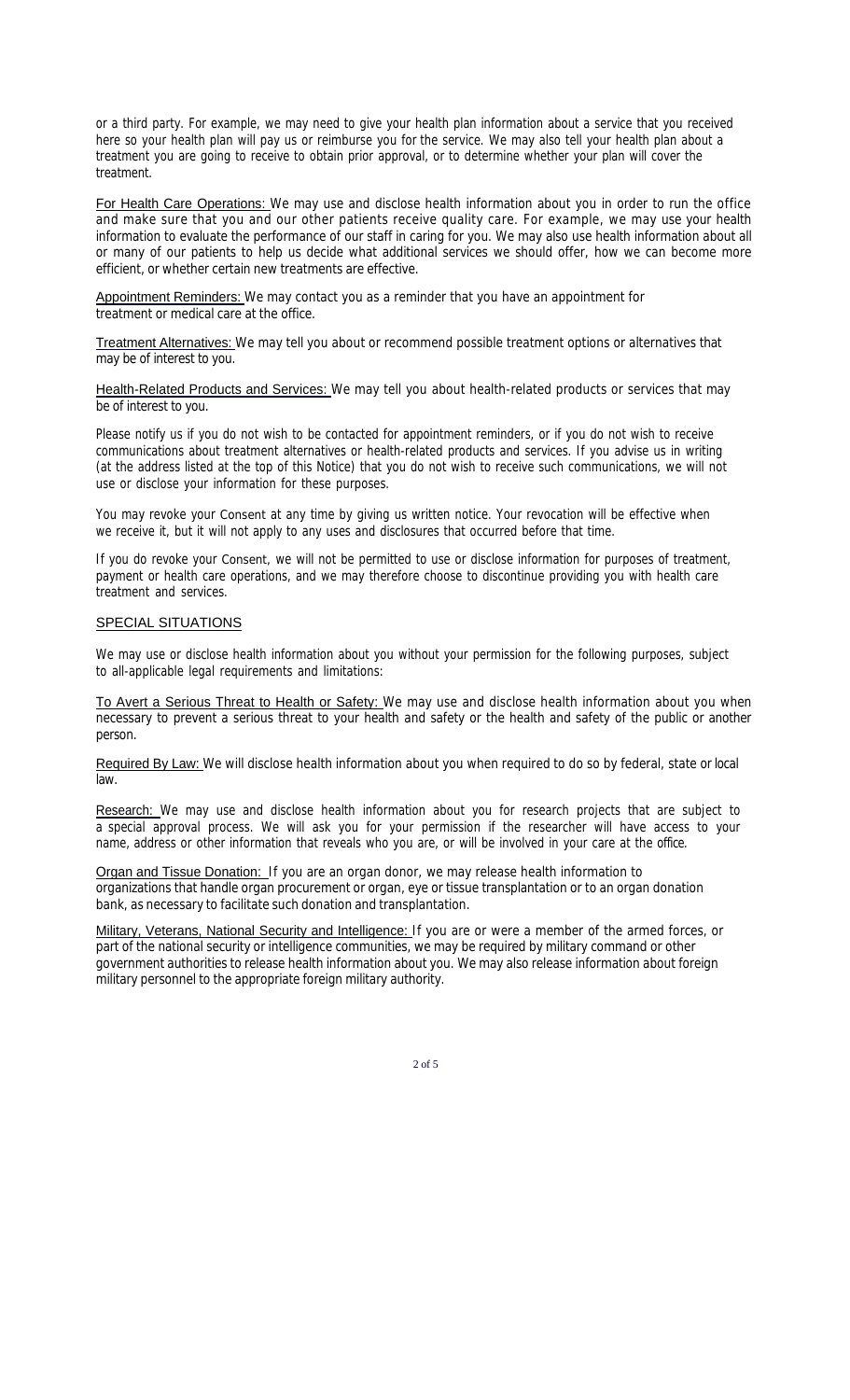Workers' Compensation: We may release health information about you for workers' compensation or similar programs. These programs provide benefits for work-related injuries or illness.

Public Health Risks: We may disclose health information about you for public health reasons in order to prevent or control disease, injury or disability; or report births, deaths, suspected abuse or neglect, non-accidental physical injuries, reactions to medications or problems with products.

Health Oversight Activities: We may disclose health information to a health oversight agency for audits, investigations, inspections licensing purposes. These disclosures may be necessary for certain state and federal agencies to monitor the health care system, government programs, and compliance with civil rights laws.

Lawsuits and Disputes: If you are involved in a lawsuit or a dispute, we may disclose health information about you in response to a court or administrative order. Subject to all applicable legal requirements, we may also disclose health information about you in response to a subpoena.

Law Enforcement: We may release health information if asked to do so by a law enforcement official in response to a court order, subpoena, warrant, summons or similar process, subject to all applicable legal. requirements.

Coroners, Medical Examiners and Funeral Directors: We may release health information to a coroner or medical examiner. This may be necessary, for example, to identify a deceased person or determine the cause of death.

Information Not Personally Identifiable: We may use or disclose health information about you in a way that does not personally identify you or reveal who you are,

Family and Friends: We may disclose health information about you to your family members or friends if we obtain your verbal agreement to do so or if we give you an opportunity to object to such a disclosure and you do not raise an objection. We may also disclose health information to your family or friends if we can infer from the circumstances, based on our professional judgment that you would not object. For example, we may assume you agree to our disclosure of your personal health information to your spouse when you bring your spouse with you into the exam room during treatment or while treatment is discussed.

In situations where you are not capable of giving consent (because you are not present or due to your incapacity or medical emergency), we may, using our professional judgment, determine that a disclosure to your family member or friend is in your best interest. In that situation, we will disclose only health information relevant to the person's involvement in your care. For example, we may inform the person who accompanied you to the emergency room that you suffered a heart attack and provide updates on your progress and prognosis. We may also use our professional judgment and experience to make reasonable inferences that it is in your best interest to allow another person to act on your behalf to pick up for example, filled prescriptions, medical supplies, or X-rays.

# OTHER USES AND DISCLOSURES OF HEALTH INFORMATION

We will not use or disclose your health information for any purpose other than those identified in the previous sections without your specific, written *Authorization.* We must obtain your *Authorization* separate from any *Consent we* may have obtained from you. If you give us *Authorization* to use or disclose health information about you, you may revoke That *Authorization,* in writing, at any time. If you revoke your *Authorization,* we will no longer use or disclose information about you for the reasons covered by your written *Authorization,* but we cannot take back any uses or disclosures already made with your permission.

If we have HIV or substance abuse information about you, we cannot release that information without a special signed, written authorization (different than the *Authorization* and *Consent* mentioned above)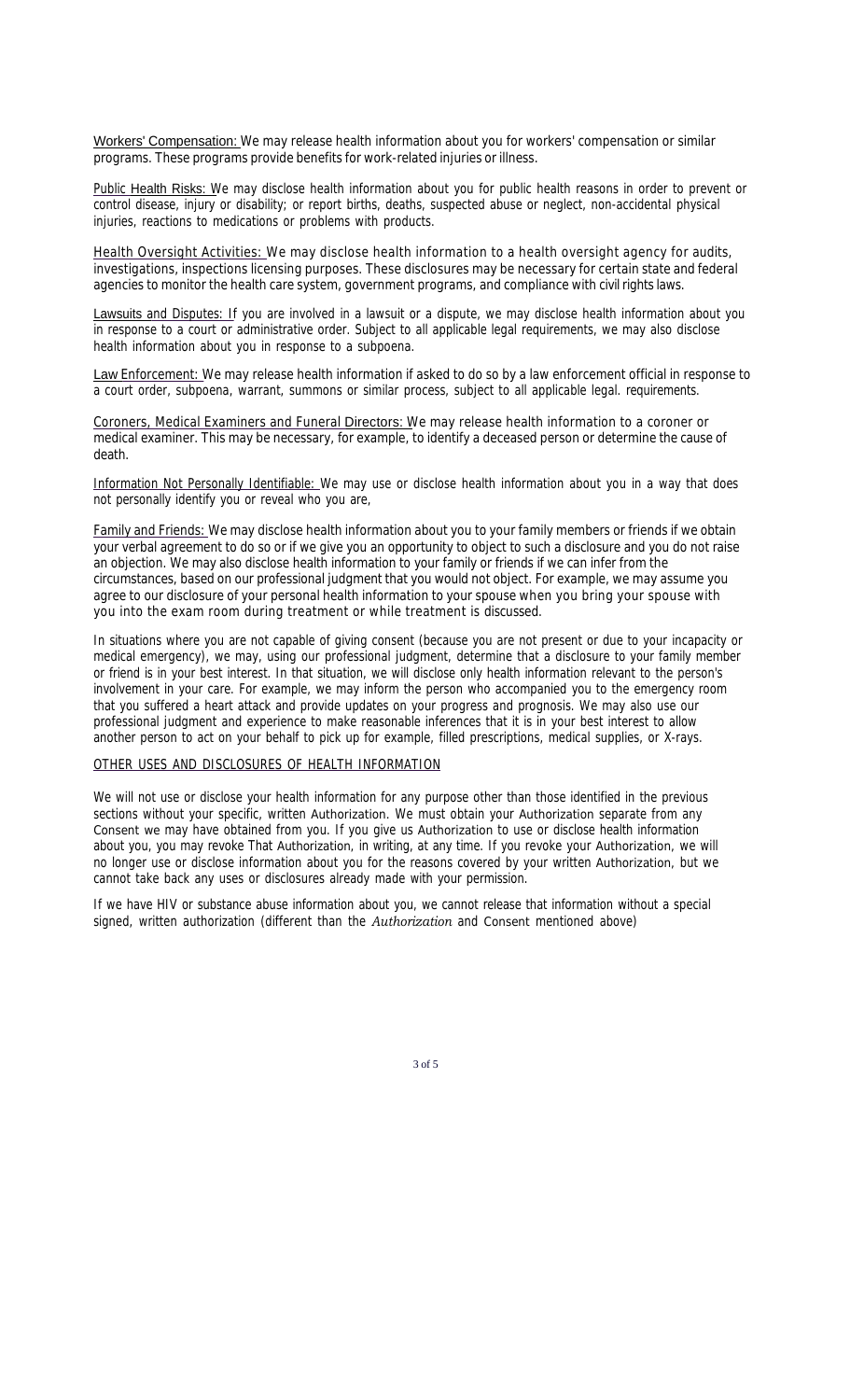from you. In order to disclose these types of records for purposes of treatment, payment or health care operations, we will have to have both your signed *Consent* and a special written *Authorization* that complies with the law governing HIV or substance abuse records.

#### YOUR RIGHTS REGARDING HEALTH INFORMATION ABOUT YOU

You have the following rights regarding health information we maintain about you:

Right to Inspect and Copy: You have the right to inspect and copy your health information, such as medical and billing records, that we use to make decisions about your care. You must submit a written request to Comprehensive Breast Care of San Diego in order to inspect and/or copy your health information. If you request a copy of the information, we may charge a fee for the costs of copying, mailing or other associated supplies. We may deny your request to inspect and/or copy in certain limited circumstances. If you are denied access to your health information, you may ask that the denial be reviewed. If such a review is required by law, we will select a licensed health care professional to review your request and our denial. The person conducting the review will not be the person who denied your request, and we will comply with the outcome of the review.

Right to Amend: If you believe health information we have about you is incorrect or incomplete, you may. ask us to amend the information. You have the right to request an amendment as long as this office keeps the information.

To request an amendment, complete and submit a Medical Record Amendment/ Correction Form to

We may deny your request for an amendment if it is not in writing or does not include a reason to support the request. In addition, we may deny your request if you ask us to amend information that:

a) We did not create, unless the person or entity that created the information is no longer available to make the amendment.

- b) Is not part of the health information that we keep.
- c) You would not be permitted to inspect and copy.
- d) Is accurate and complete.

Right to an Accounting of Disclosures: You have the right to request an "accounting of disclosures." This is a list of the disclosures we made of medical information about you for purposes other than treatment, payment and health care operations. To obtain this list, you must submit your request in writing to *our office*

It must state a time period, which may not be longer than six years and may not include dates before April 14, 2003. Your request should indicate in what form you want the list (for example, on paper, electronically). We may charge you for the costs of providing the list. We will notify you of the cost involved and you may choose to withdraw or modify your request at that time before any costs are incurred.

Right to Request Restrictions: You have the right to request a restriction or limitation on the health information we use or disclose about you for treatment, payment or health care operations. You also have the right to request a limit on the health information we disclose about you to someone who is involved in your care or the payment for it, like a family member or friend. For example, you could ask that we not use or disclose information about a surgery that you had.

We are Not Required to Agree to Your Request: If we do agree, we will comply with your request unless the information is needed to provide you emergency treatment.